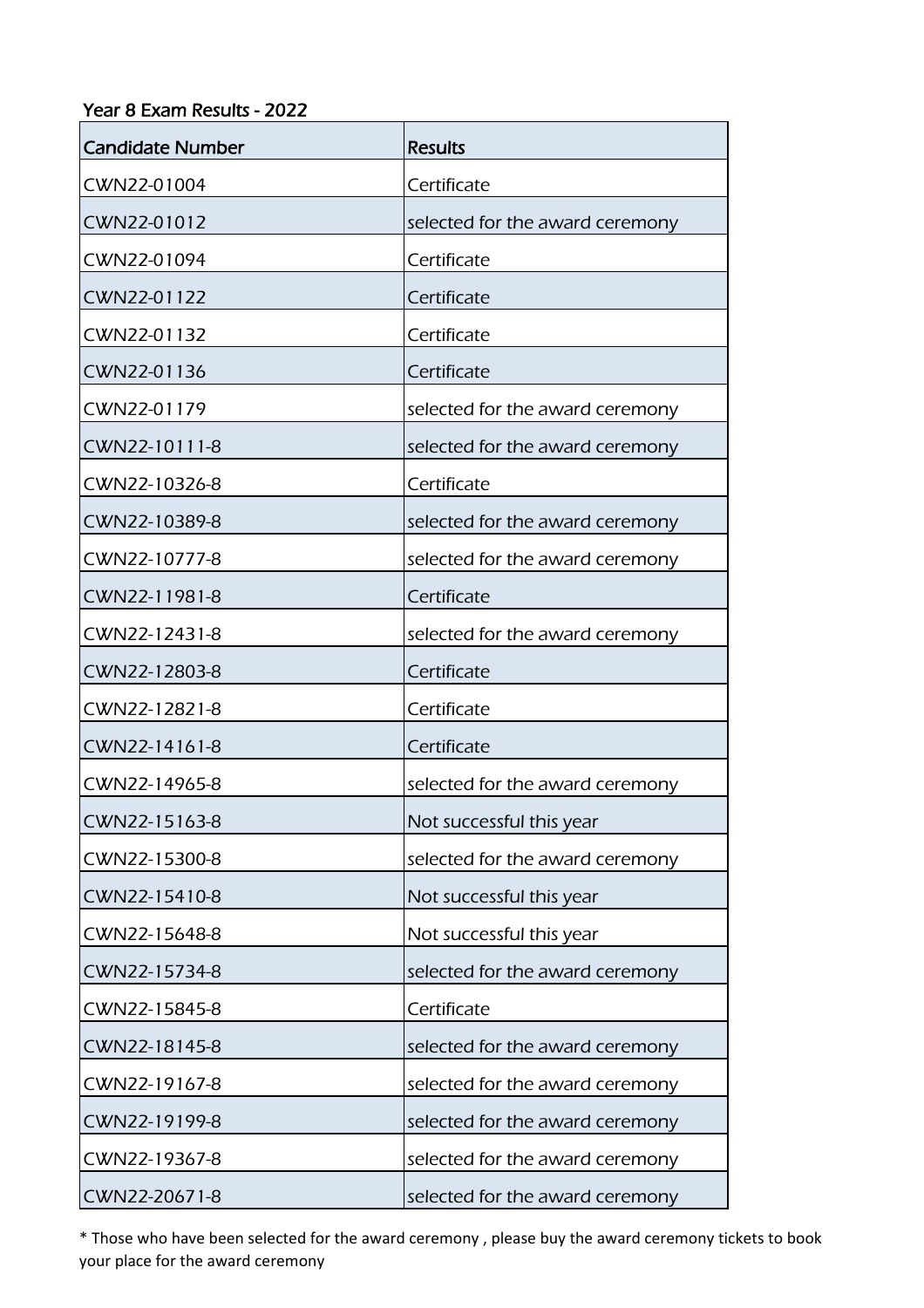| <b>Candidate Number</b> | <b>Results</b>                  |
|-------------------------|---------------------------------|
| CWN22-20679-8           | selected for the award ceremony |
| CWN22-210012-8C         | Certificate                     |
| CWN22-21015-8           | selected for the award ceremony |
| CWN22-21095-8           | Not successful this year        |
| CWN22-21457-8           | selected for the award ceremony |
| CWN22-21720-8           | selected for the award ceremony |
| CWN22-22308-8           | Not successful this year        |
| CWN22-22703-8           | Certificate                     |
| CWN22-22792-8           | Certificate                     |
| CWN22-22914-8           | Certificate                     |
| CWN22-24073-8           | selected for the award ceremony |
| CWN22-24167-8           | Certificate                     |
| CWN22-25061-8           | Not successful this year        |
| CWN22-25216-8           | Certificate                     |
| CWN22-25348-8           | selected for the award ceremony |
| CWN22-25747-8           | Not successful this year        |
| CWN22-25948-8           | selected for the award ceremony |
| CWN22-26892-8           | Certificate                     |
| CWN22-28571-8           | Certificate                     |
| CWN22-28847-8           | selected for the award ceremony |
| CWN22-29250-8           | Certificate                     |
| CWN22-29368-8           | selected for the award ceremony |
| CWN22-29916-8           | Certificate                     |
| CWN22-31056-8           | Certificate                     |
| CWN22-31256-8           | selected for the award ceremony |
| CWN22-31622-8           | selected for the award ceremony |
| CWN22-31727-8           | Certificate                     |
| CWN22-32133-8           | Certificate                     |
| CWN22-32598-8           | selected for the award ceremony |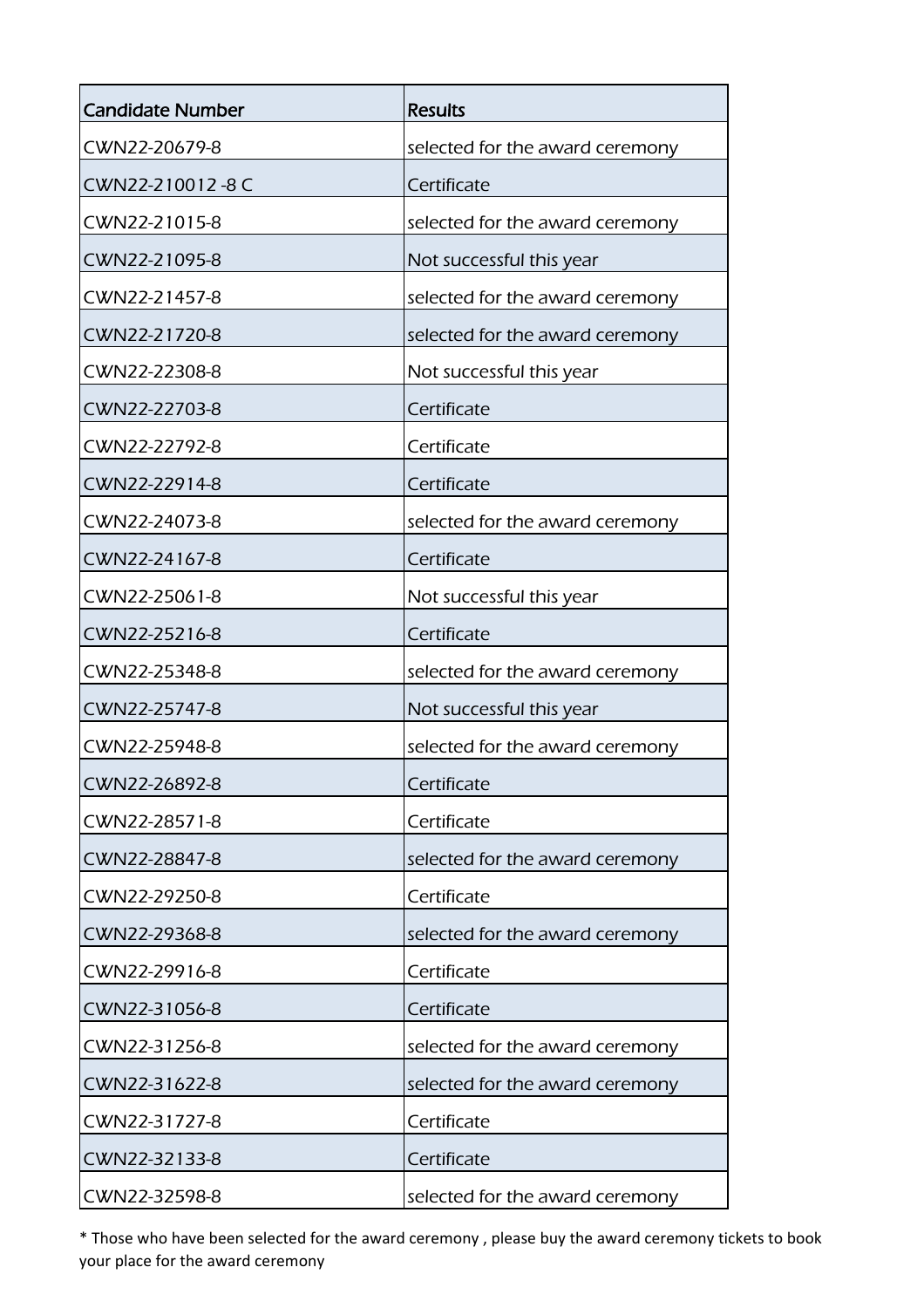| <b>Candidate Number</b> | <b>Results</b>                  |
|-------------------------|---------------------------------|
| CWN22-32623-8           | Not successful this year        |
| CWN22-32711-8           | selected for the award ceremony |
| CWN22-32712-8           | Certificate                     |
| CWN22-33507-8           | selected for the award ceremony |
| CWN22-33727-8           | Certificate                     |
| CWN22-33966-8           | Certificate                     |
| CWN22-34031-8           | Not successful this year        |
| CWN22-34172-8           | Certificate                     |
| CWN22-34358-8           | selected for the award ceremony |
| CWN22-34883-8           | Not successful this year        |
| CWN22-34948-8           | Certificate                     |
| CWN22-35914-8           | selected for the award ceremony |
| CWN22-36182-8           | Certificate                     |
| CWN22-36704-8           | Certificate                     |
| CWN22-36707-8           | Certificate                     |
| CWN22-37065-8           | Certificate                     |
| CWN22-37156-8           | Certificate                     |
| CWN22-37801-8           | selected for the award ceremony |
| CWN22-37904-8           | Certificate                     |
| CWN22-38472-8           | Certificate                     |
| CWN22-38606-8           | selected for the award ceremony |
| CWN22-39422-8           | Not successful this year        |
| CWN22-39898-8           | Certificate                     |
| CWN22-39953-8           | selected for the award ceremony |
| CWN22-40448-8           | Not successful this year        |
| CWN22-40499-8           | Certificate                     |
| CWN22-40522-8           | selected for the award ceremony |
| CWN22-41457-8           | selected for the award ceremony |
| CWN22-42161-8           | Certificate                     |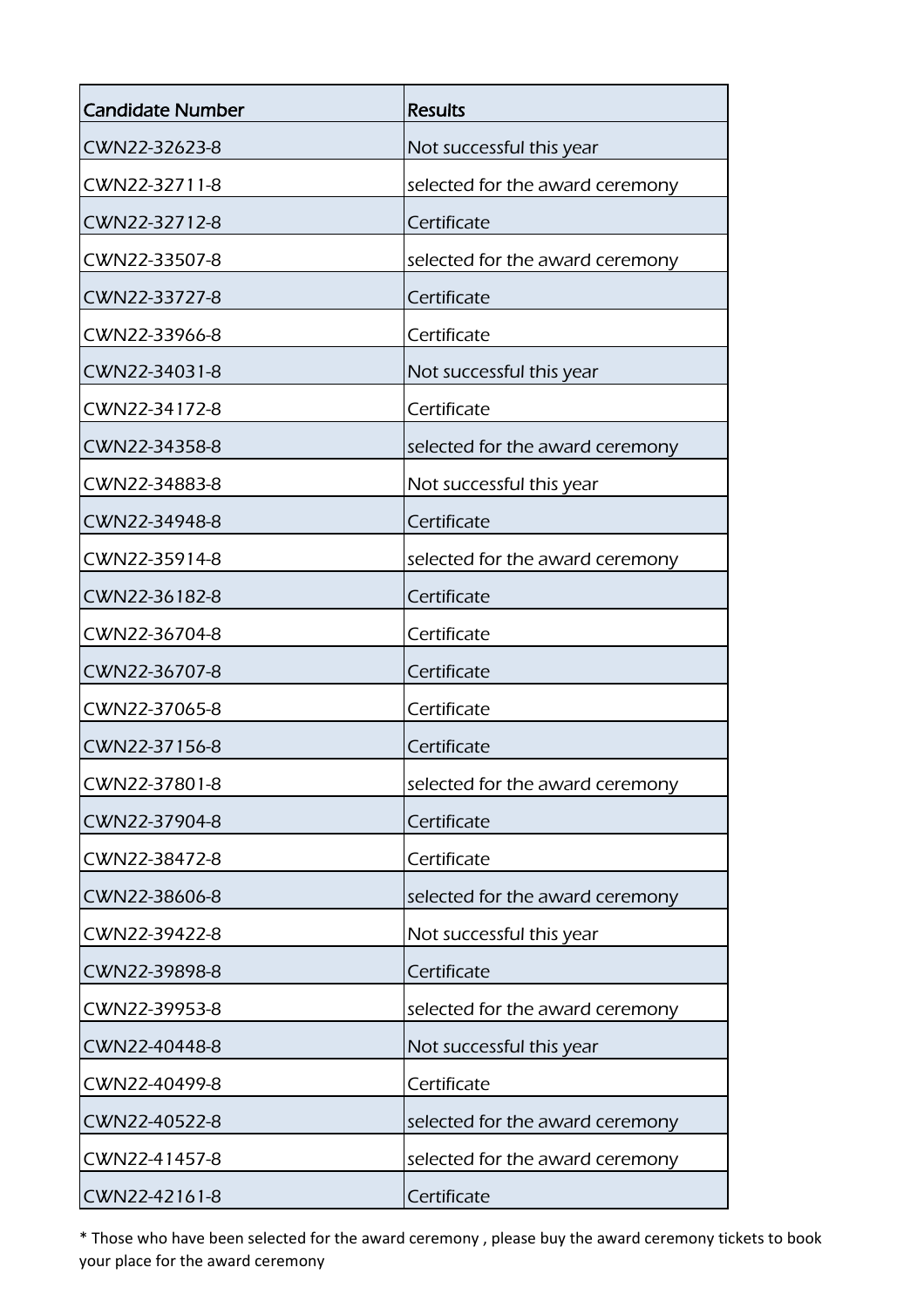| <b>Candidate Number</b> | <b>Results</b>                  |
|-------------------------|---------------------------------|
| CWN22-43067-8           | selected for the award ceremony |
| CWN22-43090-8           | selected for the award ceremony |
| CWN22-43421-8           | Certificate                     |
| CWN22-43832-8           | selected for the award ceremony |
| CWN22-43987-8           | Not successful this year        |
| CWN22-44361-8           | Certificate                     |
| CWN22-45080-8           | selected for the award ceremony |
| CWN22-46339-8           | selected for the award ceremony |
| CWN22-47825-8           | Not successful this year        |
| CWN22-48071-8           | selected for the award ceremony |
| CWN22-48096-8           | Certificate                     |
| CWN22-48979-8           | Certificate                     |
| CWN22-49271-8           | selected for the award ceremony |
| CWN22-49703-8           | Not successful this year        |
| CWN22-52809-8           | selected for the award ceremony |
| CWN22-53539-8           | selected for the award ceremony |
| CWN22-54053-8           | selected for the award ceremony |
| CWN22-54742-8           | selected for the award ceremony |
| CWN22-55037-8           | selected for the award ceremony |
| CWN22-55324-8           | Certificate                     |
| CWN22-55341-8           | selected for the award ceremony |
| CWN22-55628-8           | Certificate                     |
| CWN22-56452-8           | selected for the award ceremony |
| CWN22-57238-8           | Certificate                     |
| CWN22-57467-8           | Certificate                     |
| CWN22-58262-8           | selected for the award ceremony |
| CWN22-58263-8           | selected for the award ceremony |
| CWN22-58316-8           | Certificate                     |
| CWN22-59187-8           | selected for the award ceremony |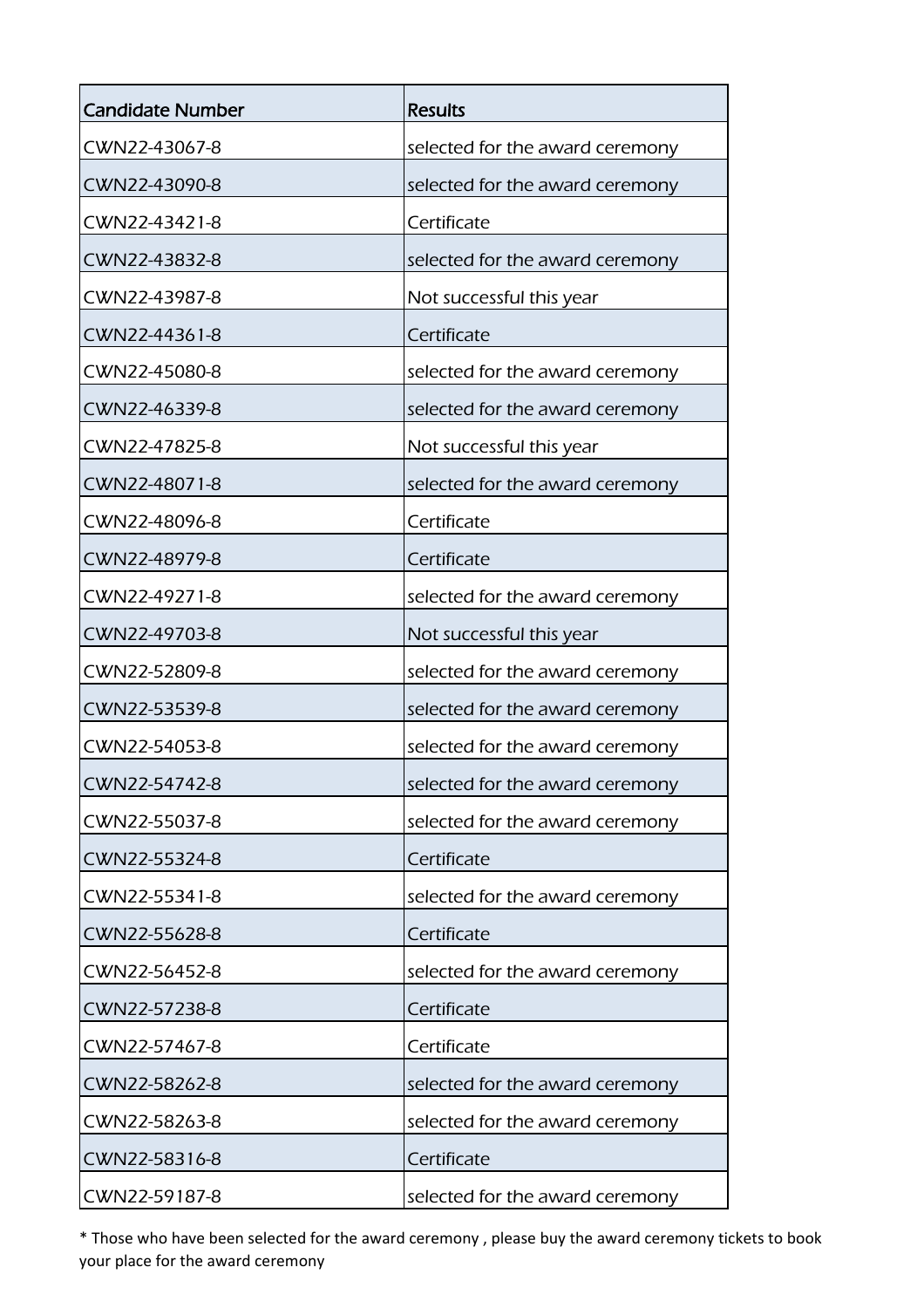| <b>Candidate Number</b> | <b>Results</b>                  |
|-------------------------|---------------------------------|
| CWN22-60080-8           | Not successful this year        |
| CWN22-60164-8           | selected for the award ceremony |
| CWN22-60242-8           | selected for the award ceremony |
| CWN22-61112-8           | selected for the award ceremony |
| CWN22-61138-8           | Certificate                     |
| CWN22-62079-8           | Certificate                     |
| CWN22-62383-8           | selected for the award ceremony |
| CWN22-62511-8           | Not successful this year        |
| CWN22-62620-8           | Not successful this year        |
| CWN22-62961-8           | Certificate                     |
| CWN22-63161-8           | selected for the award ceremony |
| CWN22-64181-8           | selected for the award ceremony |
| CWN22-64499-8           | Certificate                     |
| CWN22-64598-8           | Certificate                     |
| CWN22-64786-8           | selected for the award ceremony |
| CWN22-64967-8           | Certificate                     |
| CWN22-65107-8           | Certificate                     |
| CWN22-65262-8           | Certificate                     |
| CWN22-66023-8           | Certificate                     |
| CWN22-66065-8           | selected for the award ceremony |
| CWN22-66541-8           | selected for the award ceremony |
| CWN22-66761-8           | selected for the award ceremony |
| CWN22-66818-8           | Certificate                     |
| CWN22-67065-8           | Certificate                     |
| CWN22-67747-8           | Certificate                     |
| CWN22-67886-8           | selected for the award ceremony |
| CWN22-67941-8           | selected for the award ceremony |
| CWN22-68379-8           | selected for the award ceremony |
| CWN22-68847-8           | selected for the award ceremony |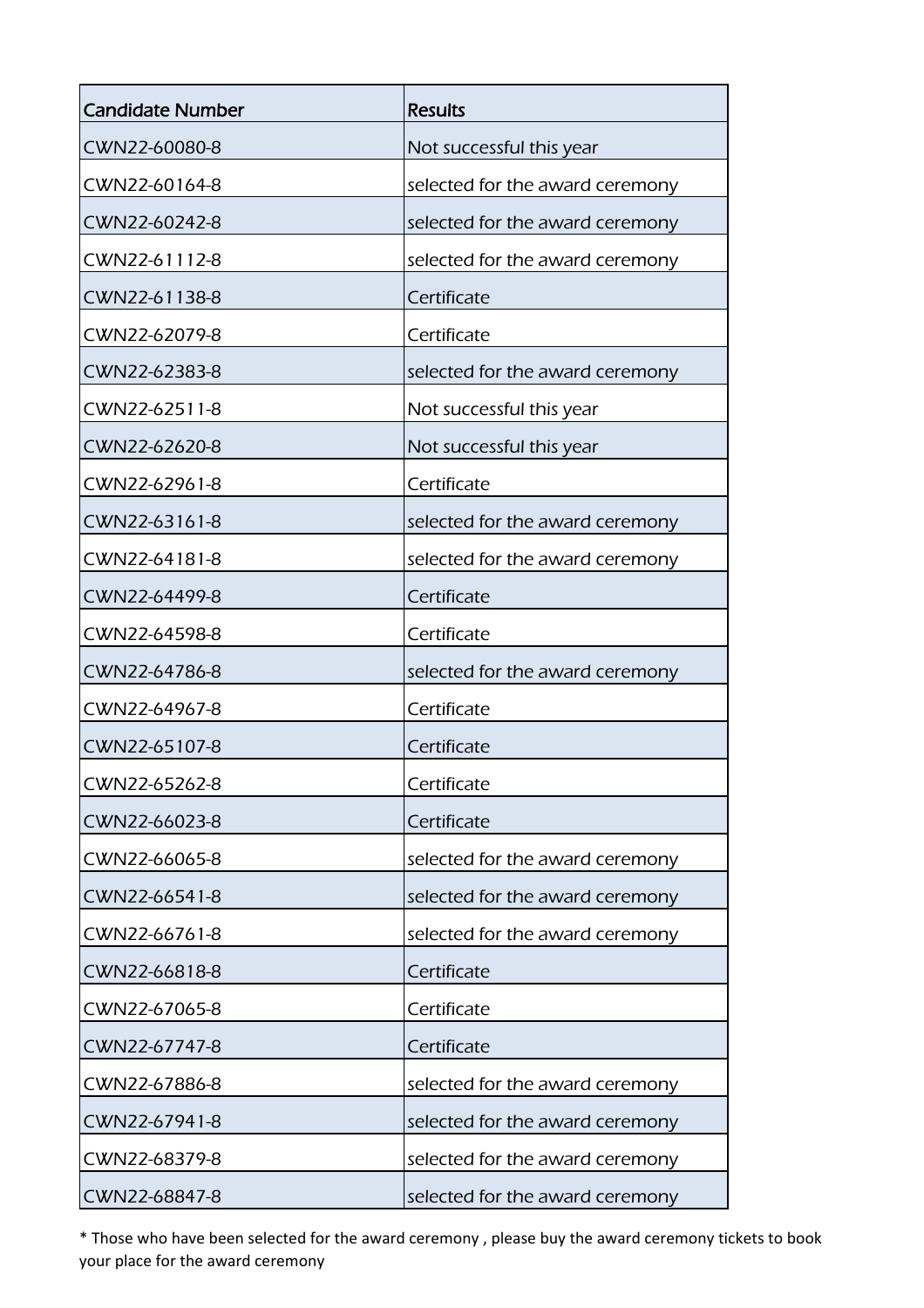| <b>Candidate Number</b> | <b>Results</b>                  |
|-------------------------|---------------------------------|
| CWN22-69200-8           | Certificate                     |
| CWN22-69903-8           | Certificate                     |
| CWN22-70770-8           | selected for the award ceremony |
| CWN22-70805-8           | Certificate                     |
| CWN22-71741-8           | selected for the award ceremony |
| CWN22-7340              | selected for the award ceremony |
| CWN22-73471-8           | Certificate                     |
| CWN22-73544-8           | selected for the award ceremony |
| CWN22-74207-8           | Certificate                     |
| CWN22-74689-8           | Not successful this year        |
| CWN22-75261-8           | selected for the award ceremony |
| CWN22-75507-8           | Certificate                     |
| CWN22-75522-8           | selected for the award ceremony |
| CWN22-75921-8           | selected for the award ceremony |
| CWN22-76237-8           | selected for the award ceremony |
| CWN22-76371-8           | selected for the award ceremony |
| CWN22-77137-8           | selected for the award ceremony |
| CWN22-77173-8           | selected for the award ceremony |
| CWN22-77418-8           | Certificate                     |
| CWN22-79404-8           | Certificate                     |
| CWN22-81039-8           | selected for the award ceremony |
| CWN22-81186-8           | selected for the award ceremony |
| CWN22-81256-8           | selected for the award ceremony |
| CWN22-81276-8           | Not successful this year        |
| CWN22-81823-8           | Certificate                     |
| CWN22-82741-8           | Not successful this year        |
| CWN22-82834-8           | selected for the award ceremony |
| CWN22-83089-8           | Certificate                     |
| CWN22-83389-8           | selected for the award ceremony |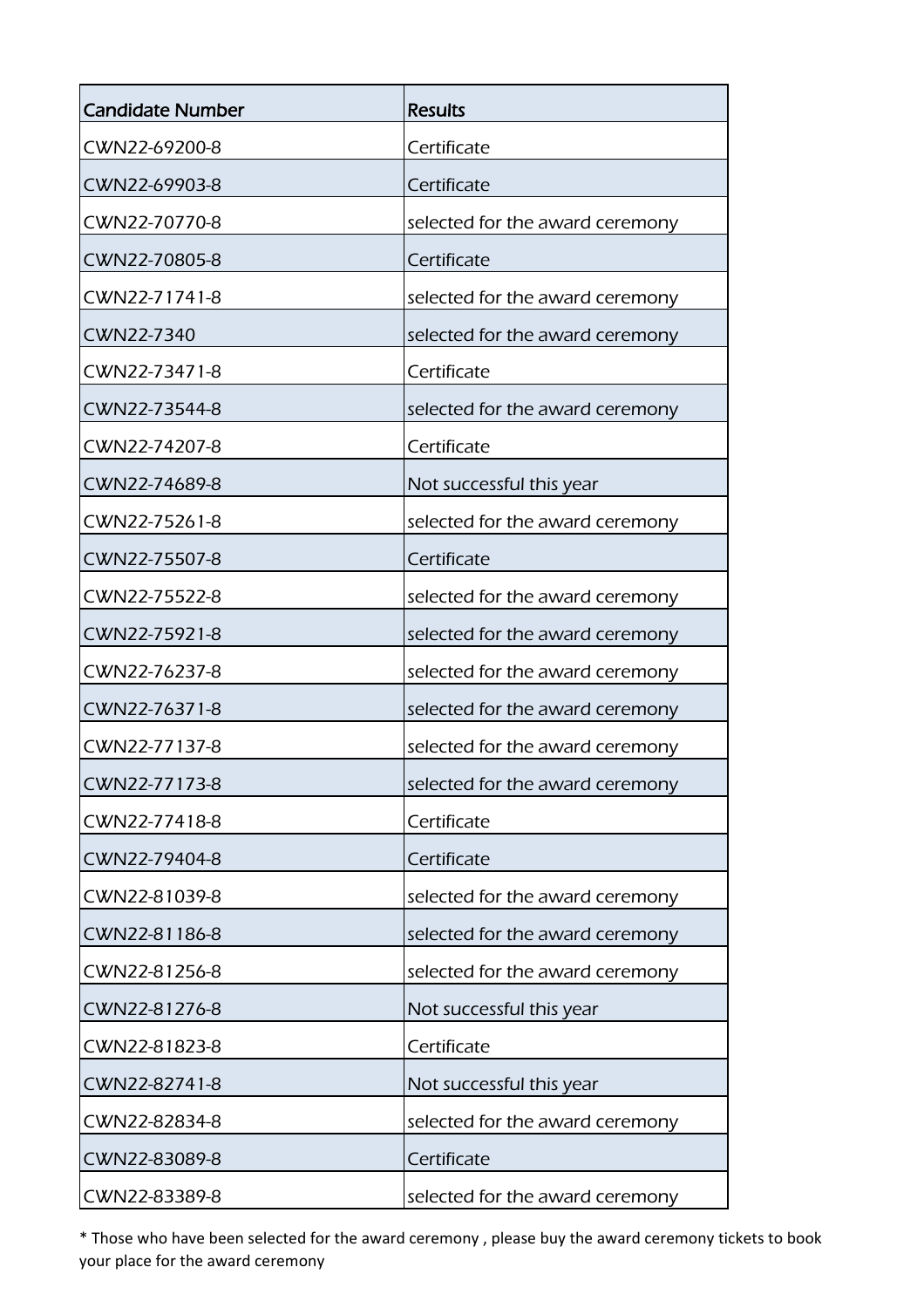| <b>Candidate Number</b> | <b>Results</b>                  |
|-------------------------|---------------------------------|
| CWN22-83612-8           | selected for the award ceremony |
| CWN22-83881-8           | Certificate                     |
| CWN22-83896-8           | Not successful this year        |
| CWN22-84213-8           | selected for the award ceremony |
| CWN22-85705-9           | Not successful this year        |
| CWN22-85741-8           | Certificate                     |
| CWN22-85824-8           | Certificate                     |
| CWN22-87006-8           | selected for the award ceremony |
| CWN22-87032-8           | Certificate                     |
| CWN22-87314-8           | Certificate                     |
| CWN22-87664-8           | Certificate                     |
| CWN22-87725-8           | Certificate                     |
| CWN22-88137-8           | selected for the award ceremony |
| CWN22-89432-8           | Not successful this year        |
| CWN22-90240-8           | Certificate                     |
| CWN22-90405-8           | Not successful this year        |
| CWN22-91082-8           | Not successful this year        |
| CWN22-91325-8           | Certificate                     |
| CWN22-91422-8           | Certificate                     |
| CWN22-92094-8           | Certificate                     |
| CWN22-92187-8           | Certificate                     |
| CWN22-92316-8           | selected for the award ceremony |
| CWN22-93341-8           | Not successful this year        |
| CWN22-94054-8           | Certificate                     |
| CWN22-94131-8           | Not successful this year        |
| CWN22-94183-8           | selected for the award ceremony |
| CWN22-95119-8           | Not successful this year        |
| CWN22-95373-8           | Certificate                     |
| CWN22-95600-8           | selected for the award ceremony |